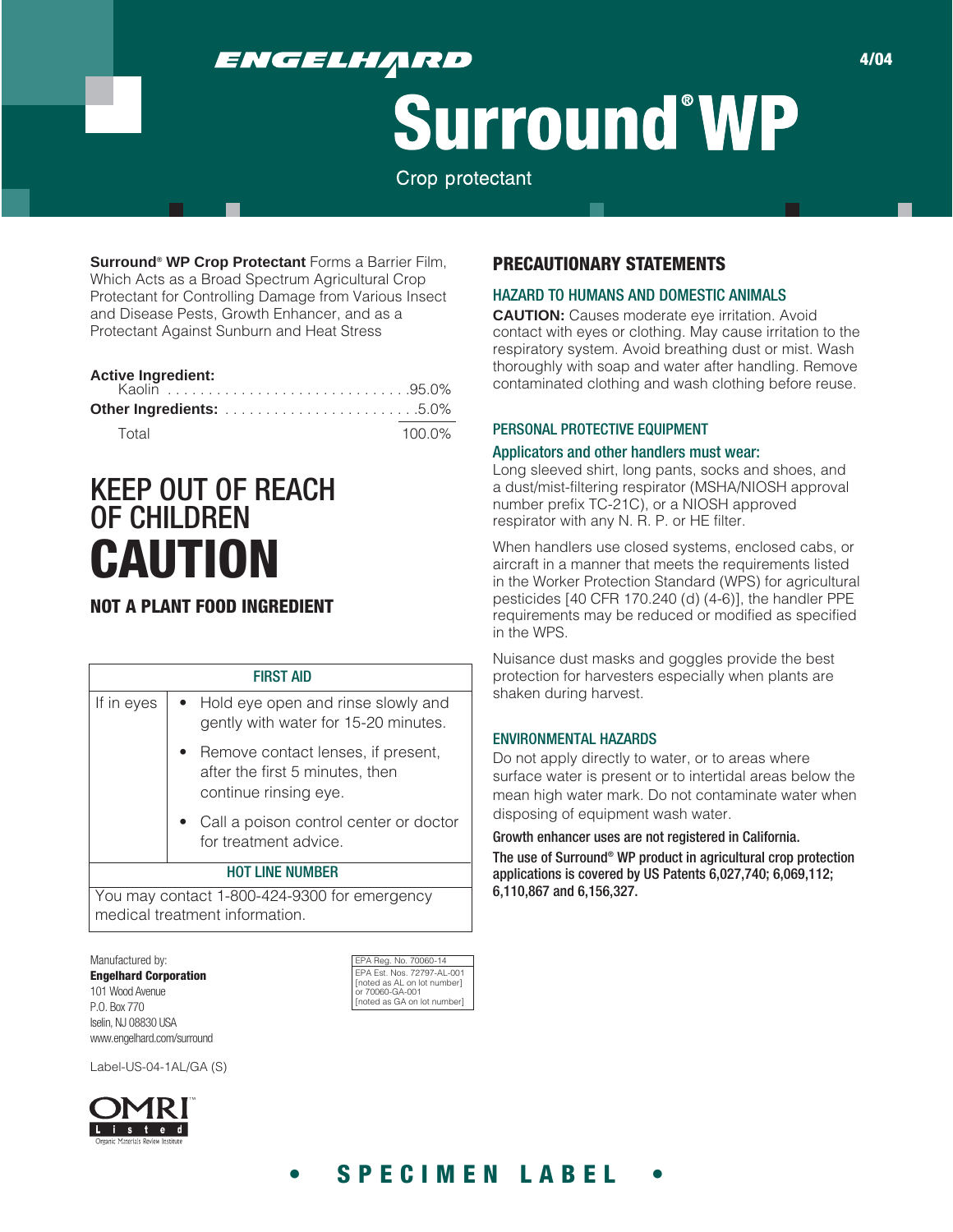#### **DIRECTIONS FOR USE**

#### **AGRICULTURAL USE REQUIREMENTS**

Do not apply this product in a way that will contact workers or other persons, either directly or through drift. Only protected handlers may be in the area during application. Use this product only in accordance with its labeling and with the Worker Protection Standard, 40 CFR Part 170. This standard contains requirements for the protection of agricultural workers on farms, in forests, nurseries, and greenhouses, and handlers of agricultural pesticides. It contains specific instructions and exceptions pertaining to the statements on this label about personal protective equipment. For any requirements specific to your State or Tribe, consult the agency responsible for pesticide regulation. In nurseries and greenhouses workers are prohibited in the treated area and 25 feet in all directions of the nursery or the enclosed treated area until application is complete. **The restricted-entry interval (REI) is 4 hours from the time of application. Do not allow worker entry into treated areas during the restricted-entry interval (REI).** Personal protection equipment required for early entry workers are long-sleeved shirts, long pants, and shoes plus socks.

It is a violation of Federal law to use this product in a manner inconsistent with its labeling.

Do not apply Surround WP through any type of irrigation system.

Surround WP should be used only in accordance with recommendations on this label or in separately published Engelhard supplemental labeling recommendations.

#### **I. GENERAL INFORMATION**

Surround WP crop protectant forms a mineral-based particle film intended for protection of agricultural crops, and plants in nurseries, and greenhouses. When Surround WP is applied to plants, a dry white film results. Many pests are listed as suppressed, which means that full control may not be achieved, and supplemental methods may be needed to enhance the level of control. Thorough, uniform, and consistent coverage is essential throughout the infestation or stress period.

**Pre-harvest intervals (PHI):** Surround WP may be applied up to the day of harvest.

For fresh market crops that will not be washed or for field packed crops where a residual white film is not desired, applications should be made early-season only. White residue at harvest may be minimized if applications to smooth skin crops like apples stop when the fruit is approximately 1/4 of its expected size.

**Plant Response Precautions:** Surround WP keeps plant surfaces cooler and an advance or delay in maturity may result. Pome and stone fruit may have maturity delays of 3 to 7 days, especially in cool regions.

#### a. Mix Instructions:

#### For Agitating Sprayer Tanks

- 1. Slowly add Surround WP powder into the water in a recirculating sprayer tank, making sure to keep agitation brisk. It is not recommended to add Surround WP to a sprayer tank that does not have adequate agitation. A pre-mix tank may speed up loading operations if sprayer does not have mechanical agitation. Add directly into the mix basket if pump recirculation empties into the mix basket. If there is no mix basket, add Surround WP very slowly to the recirculating water. Avoid dumping Surround WP directly into the pump intake area as this could plug the filter or intake. Mix thoroughly.
- 2. Add tank mix pesticides, if any.
- 3. Continue agitation until all of the material is sprayed from the tank.
- 4. At the end of the application, spray until empty and flush system and nozzles with fresh water. Periodically check in-line strainer and clean if necessary. Properly dispose of rinse water.

#### For Non-Agitating Sprayer Tanks, Such as Handheld and Backpack Sprayers

The following mixing sequence must be followed:

- 1. Use Surround WP powder at a rate of 1/4 to 1/2 lb of Surround WP powder per one gallon of water. One-half pound is approximately 3 cups. For sprayers difficult to shake, premix in a 5 gallon bucket per the directions below and pour suspension into sprayer.
- 2. Add Surround WP powder into 1/4 to 1/2 of the water that will be used in the batch to allow adequate space for vigorous shaking. Allow Surround WP to wet and sink into the water slowly. It is not recommended to fill with a hose or shake the container while powder is floating on top of the water.
- 3. Mix thoroughly by shaking the closed container vigorously for 30 seconds.
- 4. Add tank mix pesticides, if any.
- 5. Add the remainder of the batch water and shake the closed container for an additional 30 seconds.
- 6. Shake the sprayer occasionally during application.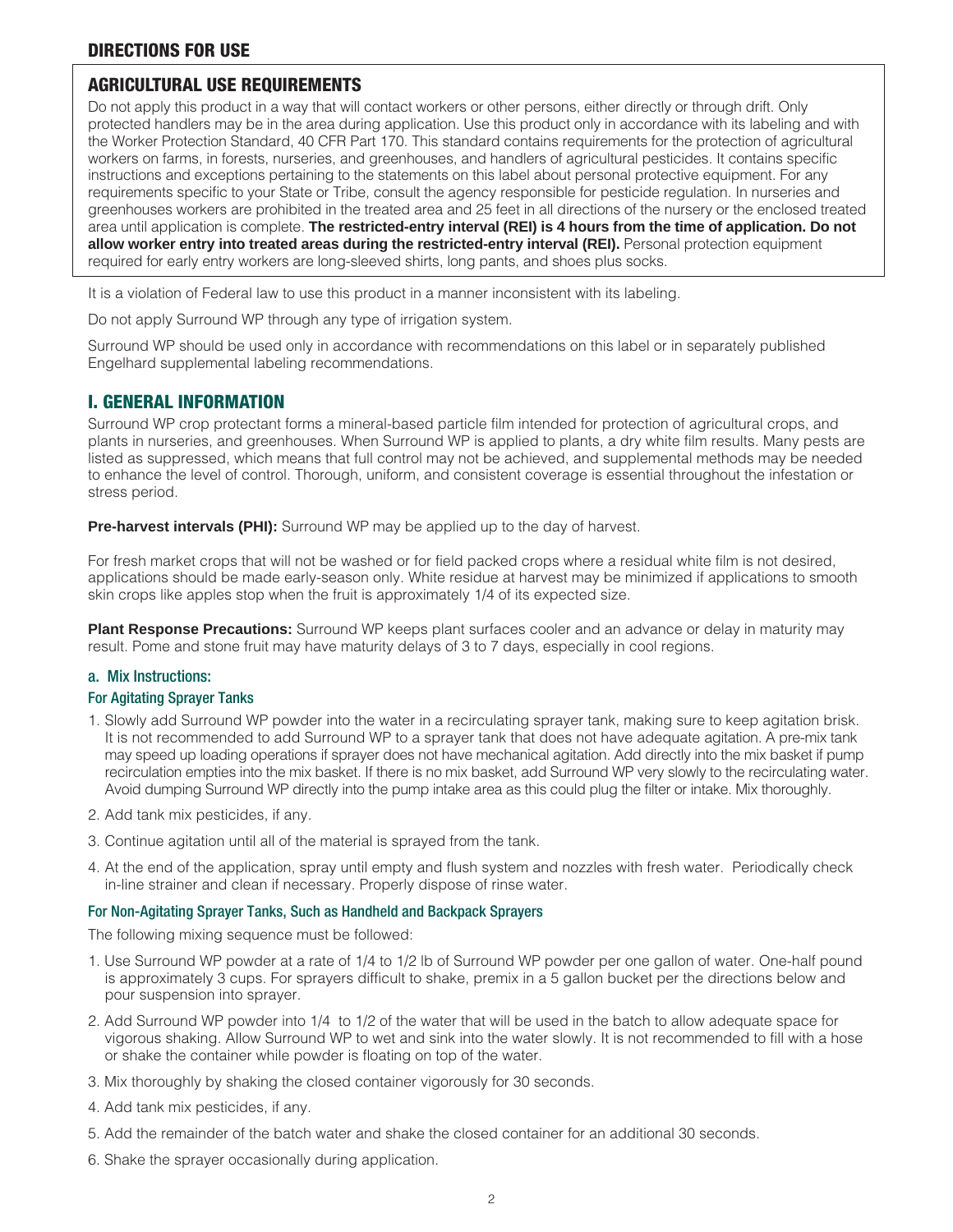7. At the end of the application, spray until empty and flush system and nozzles or, blow air pressure out of the line and nozzle (usually by upending) and store in a cool place. Apply the leftover mix within two to three weeks to avoid spoilage. Rinse the sprayer and allow to air-dry before the next batch.

#### b. Compatibility:

Surround WP is not generally affected by most other insecticides, miticides, and fungicides. However, the user should test tank mixes before use. When mixing with other products, make up a small batch and observe slurry and film characteristics. Curdling, precipitation, spray beading and/or excessive run-off leading to lack of film formation, or changes in viscosity are signs of incompatibility. **Add tank mix pesticides after the Surround WP powder has been added.** Use of anti-foaming agents may interfere with proper coverage. Oil tank mixes may temporarily reduce the whiteness of the film. Oversprays of products that require absorption into the plant should use adequate fluid amounts to wet the Surround WP film.

Tank mixing with other white mineral particulate products such as diatomaceous earth, or other sunburn materials, such as those containing wax, latex or polymer based materials can lead to postharvest washoff problems. Applications of Surround WP over such products or oversprays of such products over Surround WP can also impair post harvest wash off.

See Engelhard supplemental labeling for further information on use of spreader/stickers, foliage fertilizers, pesticides, PGR's and other spray materials with Surround WP.

#### c. General Application Guidelines (see also, specific crop use instructions):

**Rates:** Rate is dependent on the amount of foliage that needs to be covered.

**Concentration** (the amount of Surround WP per 100 gallons of water): The best concentration of Surround WP is between 25 to 50 lbs. Surround WP per 100 gallons, but concentrations of up to 100 lbs. per 100 gallons are allowed for specific crop uses.

**Coverage:** Use sufficient spray volume to obtain thorough **near-drip** coverage. Two or more applications are desirable for complete coverage. For optimal performance as an insecticide, applications must coat all portions of plant that are to be protected, including both sides of the leaves. Apply an additional spray if coverage is insufficient. Spreading on waxy plant surfaces is usually better when the plant surface is warm.

Dwarf, semi-dwarf, and otherwise well-pruned trees will be easier to cover than large trees. Optimum efficacy may be more difficult to achieve in large trees due to increased difficulty achieving thorough coverage.

Applications to tree crops can be made with commercial air blast or high-pressure sprayers that provide enough air turbulence to coat both sides of the leaves, bark, and fruit. The best coverage is achieved at a tractor speed of less than 3 mph when using airblast sprayers.

Plant Color Change: Plant surfaces will typically turn a hazy white color after drying. Additional treatments will turn the plant surfaces a deeper white. This is normal, and indicates appropriate film formation.

**Foliage Dryness**: Applications to dripping wet foliage can provide inadequate coverage.

**Under Hot, Dry Conditions:** Under very hot and dry conditions, increase volume of water and droplet size to improve deposition.

**Spray Methods:** Air blast, high-pressure handgun, or boom sprayers provide the best results. Chemigation is not recommended. Observe specific crop label instructions for directions regarding spray volume. Calibrate spray equipment per equipment manufacturer to deliver the required volume. At given concentrations, the flow rate of suspended Surround WP is similar to water. Strainers, preferably no finer than 40 mesh, in the spray system and behind each nozzle per normal practice helps to reduce nozzle clogging.

**When the dry foliage has lost its white appearance or when gently rubbing the treated area with a dark piece of cloth does not leave a white residue on the cloth, reapplication is necessary.** Heavy rainfall, new growth, and wind erosion will affect film quality. Reapply to re-establish coverage after heavy rain as soon as the foliage is dry. However, reapplication may not be necessary if all target surfaces remain thoroughly coated and insect pressure is light. Excessively thick coatings can provide poor performance.

**Overhead Irrigation and Overhead Cooling:** Overhead irrigation may wash off the film and reduced efficacy will result. Overhead irrigation is not preferred, but, if used, should be used just prior to the next application to prevent premature wash-off of a freshly-applied spray. Wait until there are no visible water droplets on foliage to apply Surround WP after overhead irrigation. Use of overhead cooling will decrease the effectiveness of Surround WP.

**Aerial Application:** Surround WP applied by air may reduce heat stress and sunburn damage if sufficient coverage can be achieved and maintained. Aerial applications may not be effective for controlling insects or diseases. It is best when using aerial applications to take all precautions needed to minimize or eliminate drift, e.g., do not spray under windy or gusty conditions. It is best to make applications not more than ten feet above the top of the largest plant unless a greater height is required for aircraft safety. It is best when making applications at low relative humidity to increase droplet size to compensate for evaporation. It is not recommended to use spray drift agents not approved by Engelhard.

**Non-Target Surfaces:** It is not recommended to spray where the resulting visible white film will be undesirable or cannot be washed off, such as porous wood, masonry, asphalt, and other valuable goods.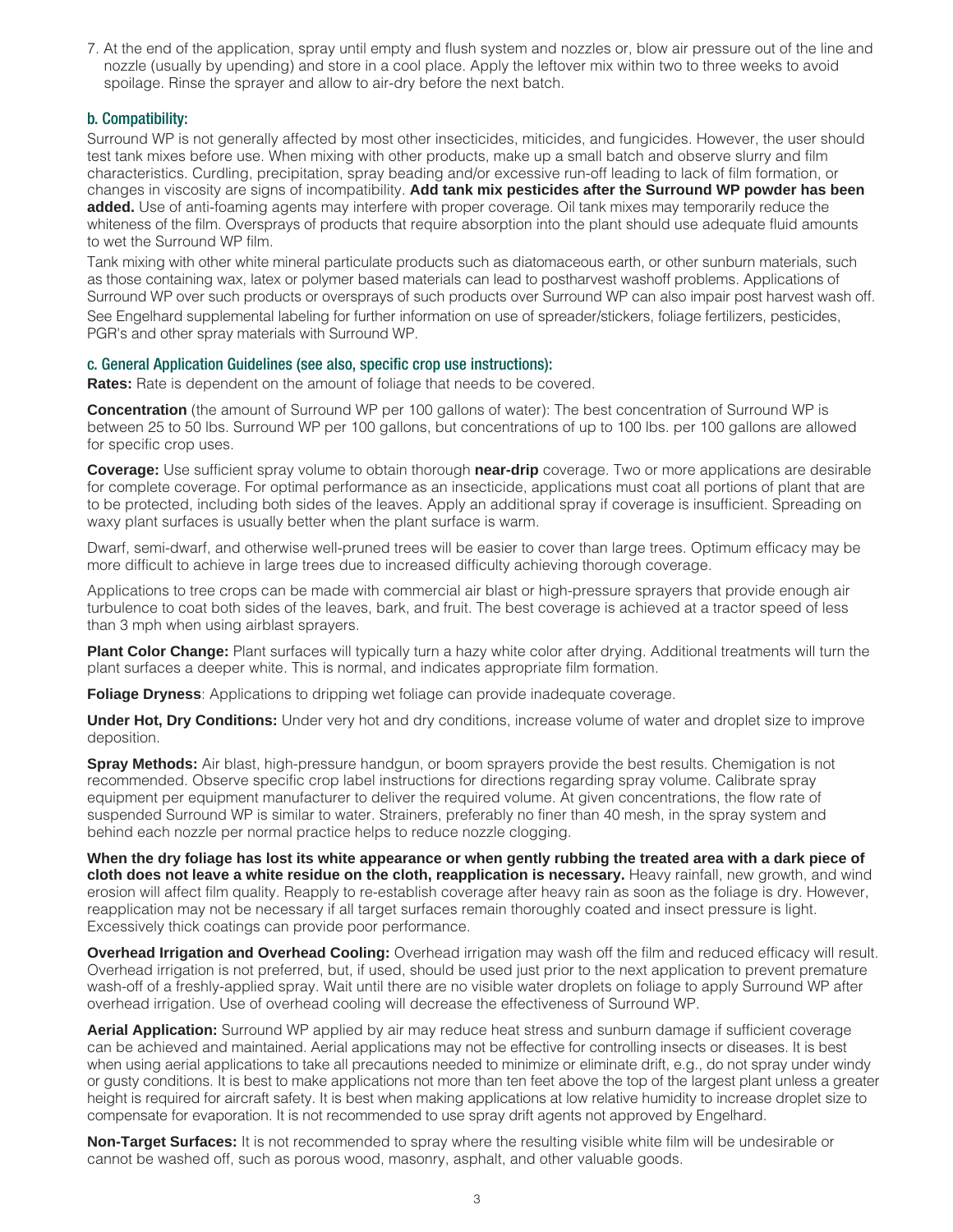#### d. Growth Enhancer, Sunburn and Heat Stress Protectant:

When applied at given rates and frequencies, benefits such as increased plant vigor and improved yields may occur on many crops. Under high ambient temperatures, Surround WP reduces canopy temperature and, therefore, can help to reduce heat and water stress. When Surround WP is used, many fruits have shown improved fruit color, soluble solids, smoothness, and size with less russet, dropping, sunburn, and cracking.

**Sunburn Suppression:** Apply to sunburn-prone fruit, leaf, or limb and trunk bark surfaces before conditions leading to sunburn occur. If initiating sprays for sunburn suppression where there have been no prior sprays, it is recommended that thorough coverage of all fruit or other plant surfaces should be in place prior to sunburn-causing conditions with one to two full rate applications 7 days apart. Depending upon the length of the high heat period, three to four applications in total may be needed, with subsequent applications every 7 to 21 days. Good coverage on typical semi-dwarf trees is best achieved with the initial one to two sprays at 50 lbs in 100 to 200 gallons per acre to achieve **near-drip** coverage on the fruit or other plant surfaces. However, if allowed (see specific crop group directions), up to 100 lbs/100 gallons are allowed when spray frequencies need to be reduced. Subsequent applications may be made at half to full rates if even coverage is maintained throughout the high heat period. Under windy conditions, Surround WP may be rubbed off by leaf movement making reapplication necessary.

**Aerial Application:** Aerial applications for sunburn and heat stress reduction are best made at concentrations of no more than 1 lb. of Surround WP per 1 gallon of water. Use no less than 10 gallons per acre, but on trees 20 or more gallons per acre are preferred. Repeat applications 3 to 4 times per above intervals or as necessary to establish and maintain even coverage on fruit surfaces throughout the high heat period. See aerial applications under I c.

#### e. Packing and Processing:

Washing is required unless only early season applications are made and the film weathers off before harvest. Most residues wash off with packing line brushing and forced water sprays. An approved washing detergent may be helpful if used in the packing line and/or wash tank. A pre-harvest washing trial is recommended to determine if a washing detergent is necessary. Waxing further improves fruit appearance.

**For fresh market apples that will not be waxed, such as apples for organic markets or specific export markets that do not accept waxed apples:** It is not recommended that Surround WP be applied any later than two months prior to harvest, as slight traces of white may still be visible after washing. This especially applies to 'Red Delicious' and 'Braeburn' varieties.

#### **II. CROP GROUPS**

#### a. Tree Fruit:

**Volume:** Apply to **near-drip**. Do not apply to run-off to avoid waste and poor coverage. For typical semi-dwarf trees in full foliage, it is recommended to use 100 to 200 gallons per acre. Adjust volume per Tree Row Volume to achieve **near-drip** for larger or smaller trees.

**Concentration** (the amount of Surround WP per 100 gallons of water): It is best to use 25 to 50 lbs Surround WP per 100 gallons of water, but concentrations of up to 100 lbs per 100 gallons are allowed. Early applications typically use 37.5 to 50 lbs per 100 gallons of water per acre while follow-up applications may only require 12.5 to 25 lbs (25 lbs is preferred) per 100 gallons of water per acre.

#### **Pome Fruits**

#### Such as apple, crabapple, quince, pear, and loquat

| <b>PEST</b> | LBS/ACRE | <b>RECOMMENDATIONS</b>                                                                                                          |
|-------------|----------|---------------------------------------------------------------------------------------------------------------------------------|
| Pear psylla | $50^{1}$ | • On mature pear trees 100-200 gal/acre is recommended.                                                                         |
|             |          | • Prebloom: Apply 3 applications, applying every 7-10 days starting<br>at delayed dormant, but no later than green cluster bud. |
|             |          | • Petal Fall: Apply 3 applications, applying every 7-14 days starting<br>at first petal fall.                                   |
|             |          | • Spring populations can be reduced with a fall or winter application.                                                          |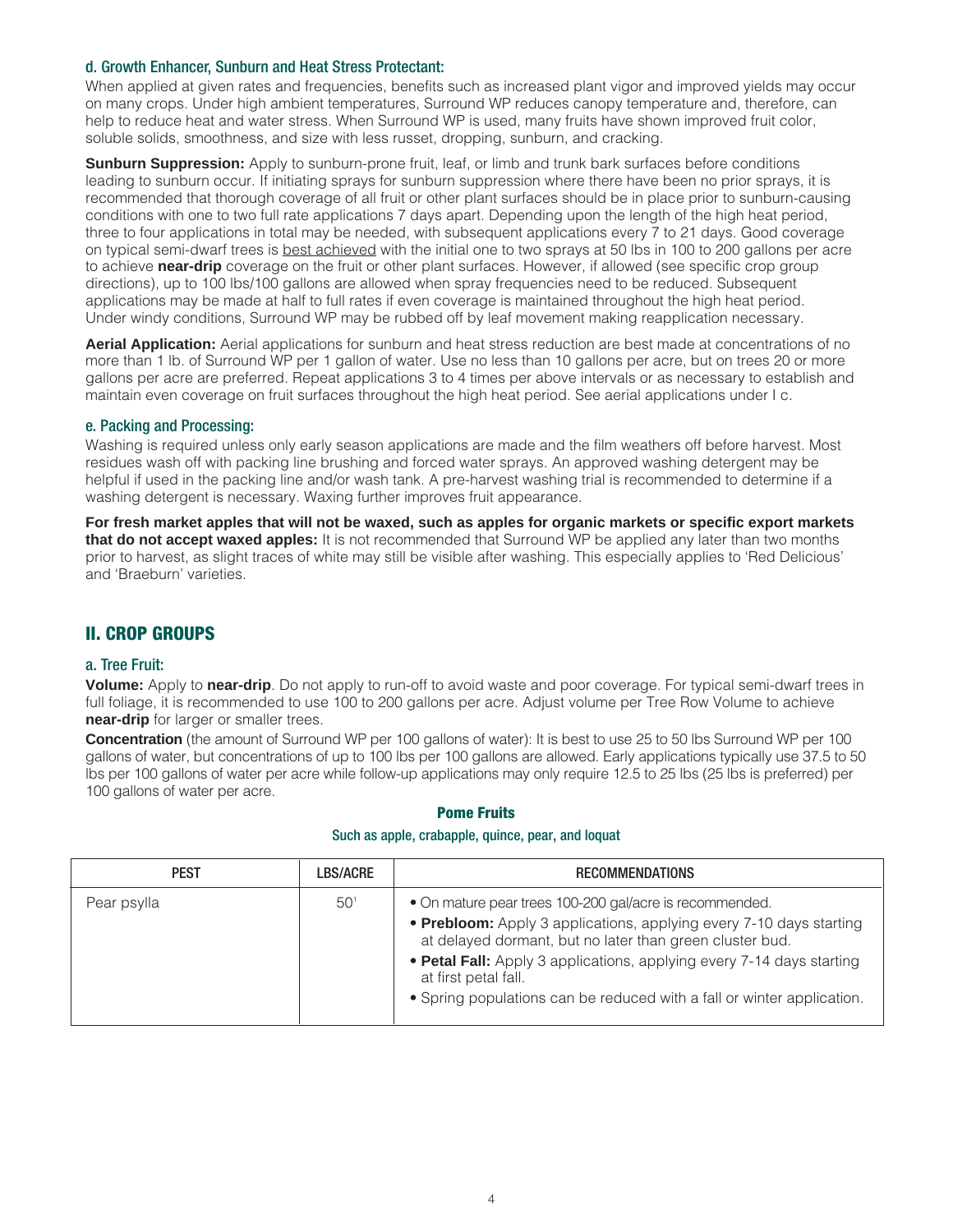#### **Pome Fruits** *continued*

#### Such as apple, crabapple, quince, pear, and loquat

| <b>PEST</b>                                                                                                                                                                                                                                                                                                                                                 | <b>LBS/ACRE</b> | <b>RECOMMENDATIONS</b>                                                                                                                                                                                                |
|-------------------------------------------------------------------------------------------------------------------------------------------------------------------------------------------------------------------------------------------------------------------------------------------------------------------------------------------------------------|-----------------|-----------------------------------------------------------------------------------------------------------------------------------------------------------------------------------------------------------------------|
| <b>Insects</b><br>Pear: Cutworms, pear midge,<br>pear slug<br>Apple: Apple sucker, climbing<br>cutworm, eastern tent<br>caterpillar, Gypsy moth,<br>Japanese beetle, June beetle<br><b>Pear and Apple:</b><br>Grasshoppers, green fruit<br>worm, leafrollers, Lygus bug,<br>Mormon cricket, periodical<br>cicada, stink bug, tarnished<br>plant bug, thrips | $25 - 50$       | Suppression only*. Start before infestation and continue at 7-14<br>day intervals. Widening respray interval past 14 days is not<br>recommended.                                                                      |
| <b>Apple or Pear Diseases</b><br>Fabrea leafspot                                                                                                                                                                                                                                                                                                            | $25 - 50$       | Suppression only*. Apply prior to conditions favoring disease development<br>and maintain coverage throughout the disease infection period.<br>Supplements are generally necessary especially in high-pressure areas. |
| Over-wintering leafrollers,<br>especially obliquebanded<br>leafroller (OBLR)                                                                                                                                                                                                                                                                                | $25 - 50$       | Apply 2 sprays 7 days apart starting just prior to green tip or at initial<br>emergence of leafroller larvae.                                                                                                         |
| Leafhoppers <sup>2</sup>                                                                                                                                                                                                                                                                                                                                    | $25 - 50$       | Apply first spray within 3 days of first petal fall or at initial infestation.<br>Continue every 7-14 days during infestation period.                                                                                 |
| Lacanobia                                                                                                                                                                                                                                                                                                                                                   | $25 - 50$       | • Oviposition: Apply at least one spray at start of oviposition.<br>A second spray within 5-7 days is recommended.                                                                                                    |
|                                                                                                                                                                                                                                                                                                                                                             |                 | • Egg Hatch: Apply 2-3 sprays starting at initial egg hatch and<br>continuing at 7-day intervals.                                                                                                                     |
|                                                                                                                                                                                                                                                                                                                                                             |                 | • Surround WP may be used for the later generation of lacanobia if<br>fruit will be thoroughly washed prior to picking or packing.                                                                                    |
| Apple maggot                                                                                                                                                                                                                                                                                                                                                | $25 - 50$       | Apply 2 sprays 7 days apart before expected oviposition or first<br>detection of infestation. Continue applications every 7-14 days to<br>keep fruit completely covered during egg lay period.                        |
| Codling moth (first generation<br>only), oriental fruit moth, plum<br>curculio                                                                                                                                                                                                                                                                              | $25 - 50$       | Suppression only*. Apply at biofix or first detection. Continue<br>applications every 7 days to keep fruit completely covered during<br>egg lay period.                                                               |
| Sunburn and heat stress                                                                                                                                                                                                                                                                                                                                     | $25 - 50$       | See I d.                                                                                                                                                                                                              |

1 Rates of 100 lbs in 100 to 200 gallons allowed on pear trees during prebloom for high infestation.

<sup>2</sup> Applications at petal fall may disrupt leaf miner parasitism, requiring control measures.

\* Supplemental controls may be needed for complete control.

#### Horticultural Benefits

Surround WP may improve fruit quality (see I d for general horticultural benefits) if applications start at petal fall and are continued until mid to late season. For petal fall applications, see footnote 2 above about leaf miner. Many pear cultivars, particularly Comice and Anjou varieties have shown improved fruit color, smoothness, and size with less russet when Surround WP is used. Some apple cultivars have shown less bitter pit and corking in season-long programs.

#### **Diseases**

Surround WP may enhance the efficacy of wettable sulfur and/or lime-sulfur against scab, powdery mildew, sooty blotch, and flyspeck. See Product Guides for specific mixture directions. The use of wettable type sulfurs are preferred if tank mixing sulfur with Surround WP. Elemental sulfurs should not be tank-mixed with Surround WP.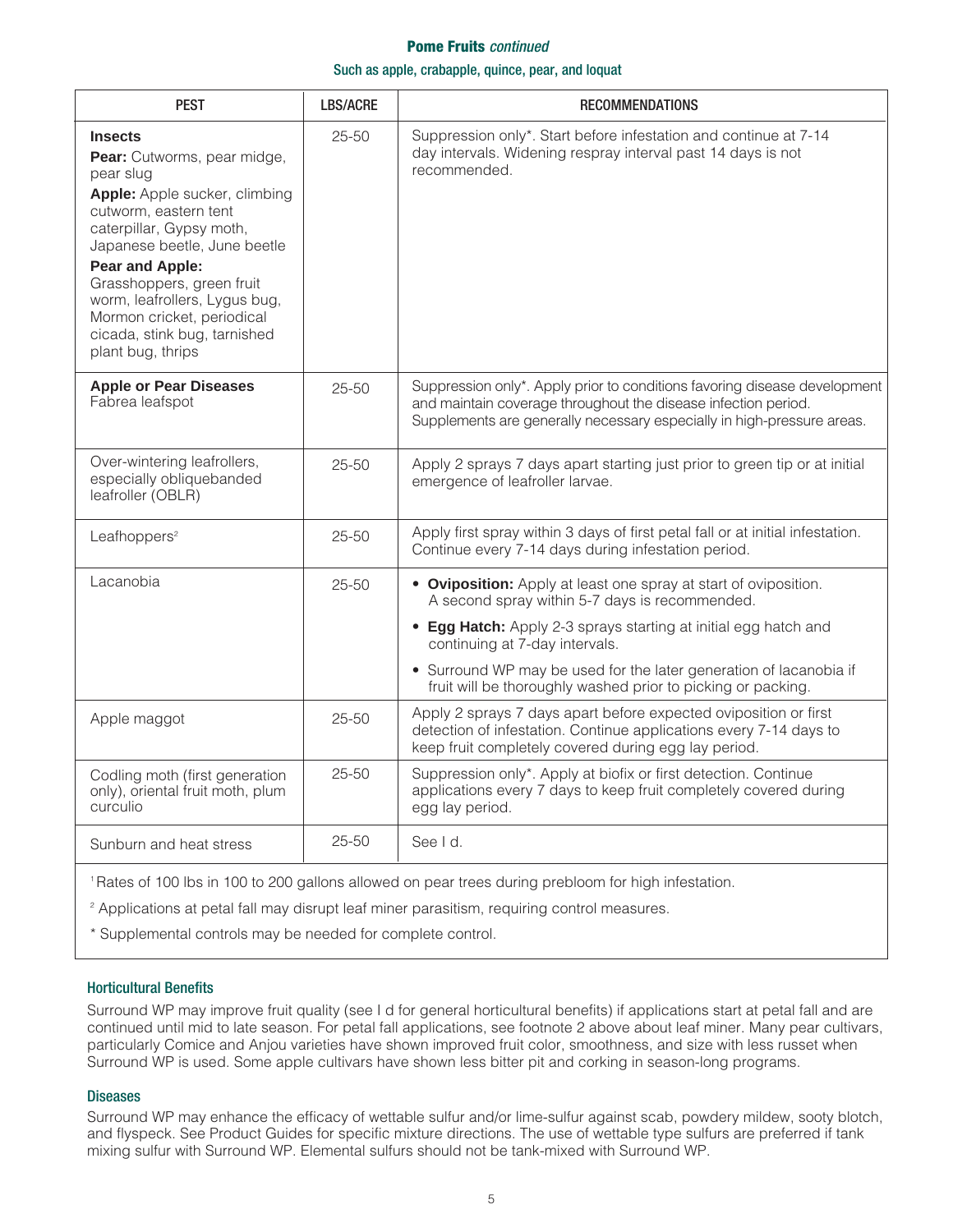#### Non-waxed Fresh Apples and Pears (also, see I e.)

For fresh market apples and pears that will **not** be waxed, such as fruit for organic markets or specific export markets that do not accept waxed fruit: It is best that Surround WP **not** be applied any later than two months prior to harvest as slight traces of white may still be visible after washing. This especially applies to 'Red Delicious' and 'Braeburn' cultivars.

#### **Stone Fruit**

#### Such as apricot', sweet or tart cherries', nectarine', peach', plum', pluot', plumcot', and prune

| <b>PEST</b>                                                                                                 | <b>LBS/ACRE</b> | <b>RECOMMENDATIONS</b>                                                                                                           |
|-------------------------------------------------------------------------------------------------------------|-----------------|----------------------------------------------------------------------------------------------------------------------------------|
| Japanese beetle, rose chafer                                                                                | $25 - 50$       | Suppression only*. Start one week prior to expected infestation and<br>follow with 3-4 applications at 5-7 day intervals.        |
| Obliquebanded leafroller<br>(OBLR), thrips                                                                  | $25 - 50$       | Suppression only for OBLR*. Start at pink bud and continue<br>applications at 5-7 day intervals through jacket split.            |
| Leafhoppers including<br>sharpshooters                                                                      | $25 - 50$       | Suppression only*. Start before expected infestation, if possible.                                                               |
|                                                                                                             |                 | . Until harvest: Apply at 7-14 day intervals up to bloom.<br>• Post harvest: Apply 2 or more applications at 7-14 day intervals. |
| Cherry fruit flies,<br>grasshoppers, June beetle,<br>leafhoppers, navel orange<br>worm, oriental fruit moth | $25 - 50$       | Suppression only*. Start before expected infestation, if possible, and<br>continue at 7-14 day intervals.                        |
| Plum curculio                                                                                               | $25 - 50$       | Suppression only*. Apply at 7 day intervals throughout egg laying<br>period.                                                     |
| Sunburn and heat stress <sup>2</sup>                                                                        | $25 - 100$      | See I d.                                                                                                                         |

<sup>1</sup> Sprays from jacket split until harvest are recommended for processing fruit only.

<sup>2</sup> Rate of 100 lbs. in 100 to 200 gallons is allowed for post-harvest sunburn and heat stress use.

\*Supplemental controls may be needed for complete control.

#### Special Directions

**Special Washing Considerations for Stone Fruit:** For fresh market fruit, special washing is required; especially for fuzzy peaches. Most residues wash off with brushing and forced water sprays. An approved fruit cleaning detergent may be used in packing line and/or wash tank. Prior to brushing, a pre-soak in approved fruit cleaning detergent is usually needed for fuzzy peaches. A pre-harvest washing trial is a good practice to determine if a detergent is necessary. Waxing further improves fruit appearance. If fresh market peaches cannot be washed as noted above, discontinue sprays when the fruit are approximately 3/4 inch in diameter. Residues of Surround WP do not affect processed fruit quality.

If cherries are for fresh market, discontinue application when fruit are half size (approximately 1/4 inch) if no washing is available.

#### **Citrus Fruits**

#### Such as lemon, lime, grapefruit, mandarin, satsuma mandarin, pummelo, manadrin, tangelos, kumquat, and oranges

| <b>PEST</b>                                            | <b>LBS/ACRE</b>        | <b>RECOMMENDATIONS</b>                                                                                                                                    |
|--------------------------------------------------------|------------------------|-----------------------------------------------------------------------------------------------------------------------------------------------------------|
| <b>Thrips</b>                                          | $25 - 75$ <sup>1</sup> | Start at pre-bloom. Continue at 5–7 day intervals throughout bloom.<br>Post-bloom continue at 7-14 day intervals through infestation.                     |
| Leafhoppers including                                  | $25 - 75$ <sup>1</sup> | Suppression only*.                                                                                                                                        |
| sharpshooters                                          |                        | • Apply every 7–14 days as infestation occurs.<br>• Near-harvest: Apply at least 2 applications 7 days apart for<br>pre-harvest control of sharpshooters. |
| Citrus psyllid, diaprepes root<br>weevil, grasshoppers | $25 - 75$ <sup>1</sup> | Suppression only*. Apply every 7–14 days as infestation occurs.                                                                                           |
| Sunburn and heat stress                                | $25 - 75$ <sup>1</sup> | See I d. It is recommended to spray before growth flushes.                                                                                                |

<sup>1</sup> 50 lbs per 200 gallons per acre preferred for 12 foot trees. Only for small nursery stock are 25 lb rates recommended.

\* Supplemental controls may be needed for complete control.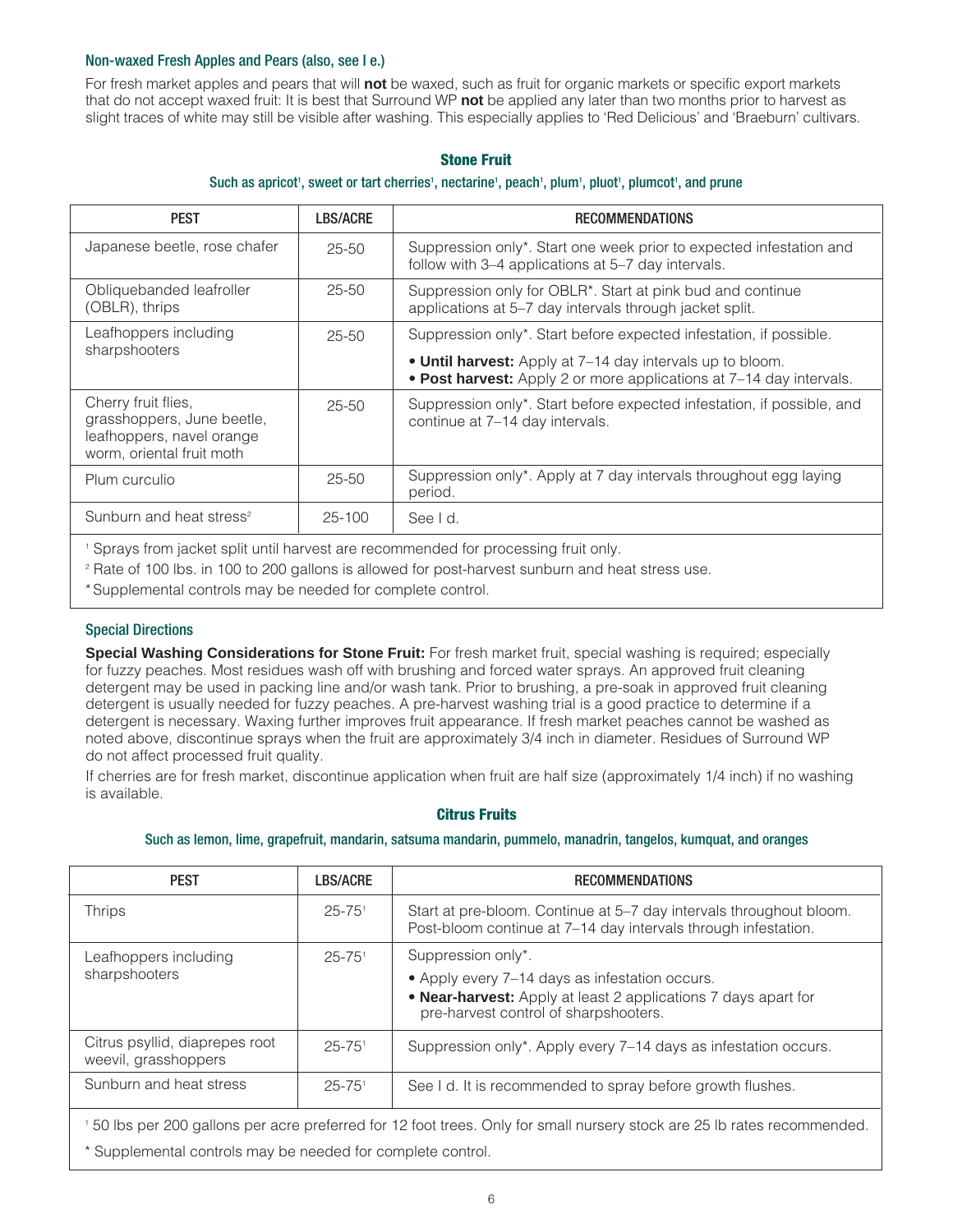#### b. Nut Crops:

**Volume:** Apply to **near-drip**, not to excessive run-off. For 20-foot trees, it is best to use 200 gallons per acre. Large trees like walnut and pecan may require up to 300 gallons per acre.

**Concentration** (the amount of Surround WP per 100 gallons of water): It is best to use 25 to 50 lbs Surround WP per 100 gallons of water.

### **Tree Nuts**

#### Such as almond, beech nut, Brazil nut, butternut, chestnut, cashew, filbert, hickory nut, macadamia nut, pecan, walnut, and including pistachio

| <b>PEST</b>                                                                                                                               | <b>LBS/ACRE</b>        | <b>RECOMMENDATIONS</b>                                                                                                                                                         |
|-------------------------------------------------------------------------------------------------------------------------------------------|------------------------|--------------------------------------------------------------------------------------------------------------------------------------------------------------------------------|
| Aphids such as pecan, black,<br>and yellow aphid, codling<br>moth, grasshoppers, husk<br>fly, leafhoppers, naval<br>orangeworm, stink bug | $25 - 75$ <sup>1</sup> | Suppression only*. Start at biofix or as infestation occurs. Apply<br>every 7-14 days throughout infestation. For codling moth, apply a<br>minimum of 2 sprays per generation. |
| Sunburn and heat stress                                                                                                                   | $25 - 75$ <sup>1</sup> | See I d.                                                                                                                                                                       |
| 50 lbs per 200 gallons per acre preferred. Only for small trees or nursery stock are 25 lb rates recommended.                             |                        |                                                                                                                                                                                |

\* Supplemental controls may be needed for complete control.

#### c. Small Fruits:

**Volume:** Apply to **near-drip**. Do not apply to run-off to avoid waste and poor coverage. The volume of water/acre required will increase throughout the growing season in relationship to the increasing size of the crop and its foliage.

**Concentration** (the amount of Surround WP per 100 gallons of water): It is best to use 25 to 50 lbs Surround WP per 100 gallons of water.

#### **Berries**

#### Such as blackberry, raspberry, dewberry, boysenberry, loganberry, elderberry, blueberry, ribes such as currant and gooseberry, and including cranberry

| <b>PEST</b>                                                                                                                 | LBS/ACRE                 | <b>RECOMMENDATIONS</b>                                                                                                                                                           |
|-----------------------------------------------------------------------------------------------------------------------------|--------------------------|----------------------------------------------------------------------------------------------------------------------------------------------------------------------------------|
| Blackberry psyllid,<br>grasshoppers, Japanese<br>beetle, leafhoppers,<br>leafrollers, plum curculio,<br>rose chafer, thrips | $12.5 - 50$ <sup>1</sup> | Suppression only*. Begin applications after fruit set and prior to<br>infestation, applying every 7-14 days.                                                                     |
| Blueberry maggot                                                                                                            | $12.5 - 50$ <sup>1</sup> | Suppression only*. Apply 2 sprays 7 days apart before expected<br>infestation or first detection of infestation. Continue applications<br>every 7-14 days during egg lay period. |
| Sunburn and heat stress                                                                                                     | $12.5 - 50$ <sup>1</sup> | See Id.                                                                                                                                                                          |
| <sup>1</sup> 25 lbs per 50 gallons per acre preferred.                                                                      |                          |                                                                                                                                                                                  |

\* Supplemental controls may be needed for complete control.

#### Special Directions

Application on fresh market berries is only recommended up to the first three weeks after fruit set as trace residues may be difficult to remove after harvest. Application of plain water via normal sprayer prior to harvest may help to reduce Surround WP residues. Processing blueberries can be washed using detergent and water sprayers capable of rinsing away residues in the packing line. Minor residues of Surround WP on blueberries for processing are acceptable provided no other pesticides are also present.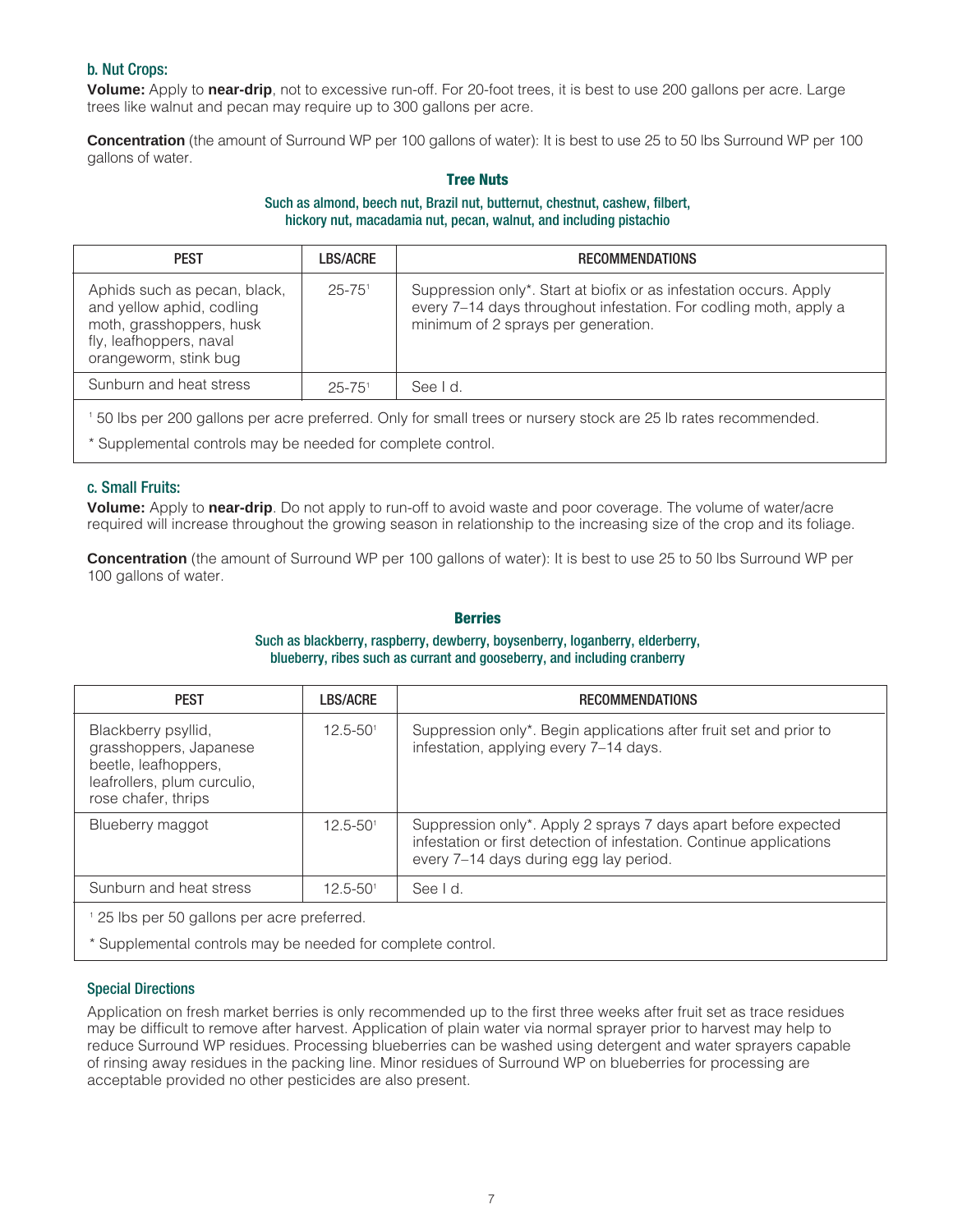#### **Grapes**

| <b>PEST</b>                                                                                                                                              | <b>LBS/ACRE</b>          | <b>RECOMMENDATIONS</b>                                                                                                                         |
|----------------------------------------------------------------------------------------------------------------------------------------------------------|--------------------------|------------------------------------------------------------------------------------------------------------------------------------------------|
| <b>Thrips</b>                                                                                                                                            | $12.5 - 50$ <sup>1</sup> | Apply 1–2 applications 7 days apart when pest reaches treatment<br>threshold.                                                                  |
| Rose chafer, omnivorous<br>leafroller, grape leafroller, grape<br>leaf folder, grasshoppers, grape<br>leaf skeletonizer, Japanese<br>beetle, June beetle | $12.5 - 50$ <sup>1</sup> | Suppression only*. Start at biofix or as infestation occurs, applying a<br>minimum of 2-3 applications by applying every 7-14 days.            |
| Leafhoppers including<br>sharpshooter                                                                                                                    | $12.5 - 50$ <sup>1</sup> | Apply initial application as infestation occurs, applying at least 2-3<br>applications by applying every 7-14 days throughout the infestation. |
| Sunburn and heat stress                                                                                                                                  | $12.5 - 50$ <sup>1</sup> | See I d.                                                                                                                                       |
| <sup>1</sup> 25 lbs. in 50 gallons per acre preferred.                                                                                                   |                          |                                                                                                                                                |
| * Supplemental controls may be needed for complete control.                                                                                              |                          |                                                                                                                                                |

#### Special Directions

**Wine grapes:** Harvest parameters may be altered and maturity may be delayed especially in white wine varieties. Closely monitor harvest parameters to determine optimal time to harvest. Changes in harvest parameters can affect final taste. Wine grapes sprayed up to veraison will have minimal adherence to berries. Applications after veraison will adhere more on grape berries.

**Raisin grapes:** It is best that raisin grapes be sprayed only up to bunch closing, then may be continued post harvest.

**Table grapes:** It is not recommended to spray table grapes from first bloom to harvest as white residue may remain on the rachis and fruit until harvest. Infestations may be sprayed up to first bloom, and again after harvest.

#### d. Field Vegetables:

**Volume:** Apply to **near-drip**. Do not apply to run-off to avoid waste and poor coverage. The volume of water/acre required will increase throughout the growing season in relationship to the increasing size of the crop and its foliage. Seedlings will need less water and a lower amount of Surround WP than fully mature plants to uniformly coat their surfaces. Adjust the volume of water and rate used throughout the season based upon plant size. Lower volumes and rates are typically used only for immature plants.

**Concentration** (the amount of Surround per 100 gallons of water): It is best to use 25 to 50 lbs Surround WP per 100 gallons of water.

#### **Legume Vegetables**

#### Such as beans, pea, chickpeas, and soybean

| <b>PEST</b>                                                                                                                                        | <b>LBS/ACRE</b> | <b>RECOMMENDATIONS</b>                                                                             |
|----------------------------------------------------------------------------------------------------------------------------------------------------|-----------------|----------------------------------------------------------------------------------------------------|
| Bean leaf beetle, flea beetles,<br>grasshoppers, Japanese<br>beetle, leafhoppers, Mexican<br>bean beetle, three cornered<br>alfalfa hopper, thrips | $12.5 - 25$     | Suppression only*. Start prior to infestation, applying every 7–14<br>days throughout infestation. |
| Sunburn and heat stress                                                                                                                            | $25 - 100$      | See I d.                                                                                           |
| * Supplemental controls may be needed for complete control.                                                                                        |                 |                                                                                                    |

#### Special Directions

Beans such as string beans may be difficult to wash and applications should only be sprayed when the beans are small. It is not recommended to apply to other field and garden vegetables if they are intended for the fresh market and cannot be adequately washed after harvest to completely remove Surround WP residues. Minor residues of Surround WP on field and garden vegetables for processing are acceptable provided no other pesticides are also present.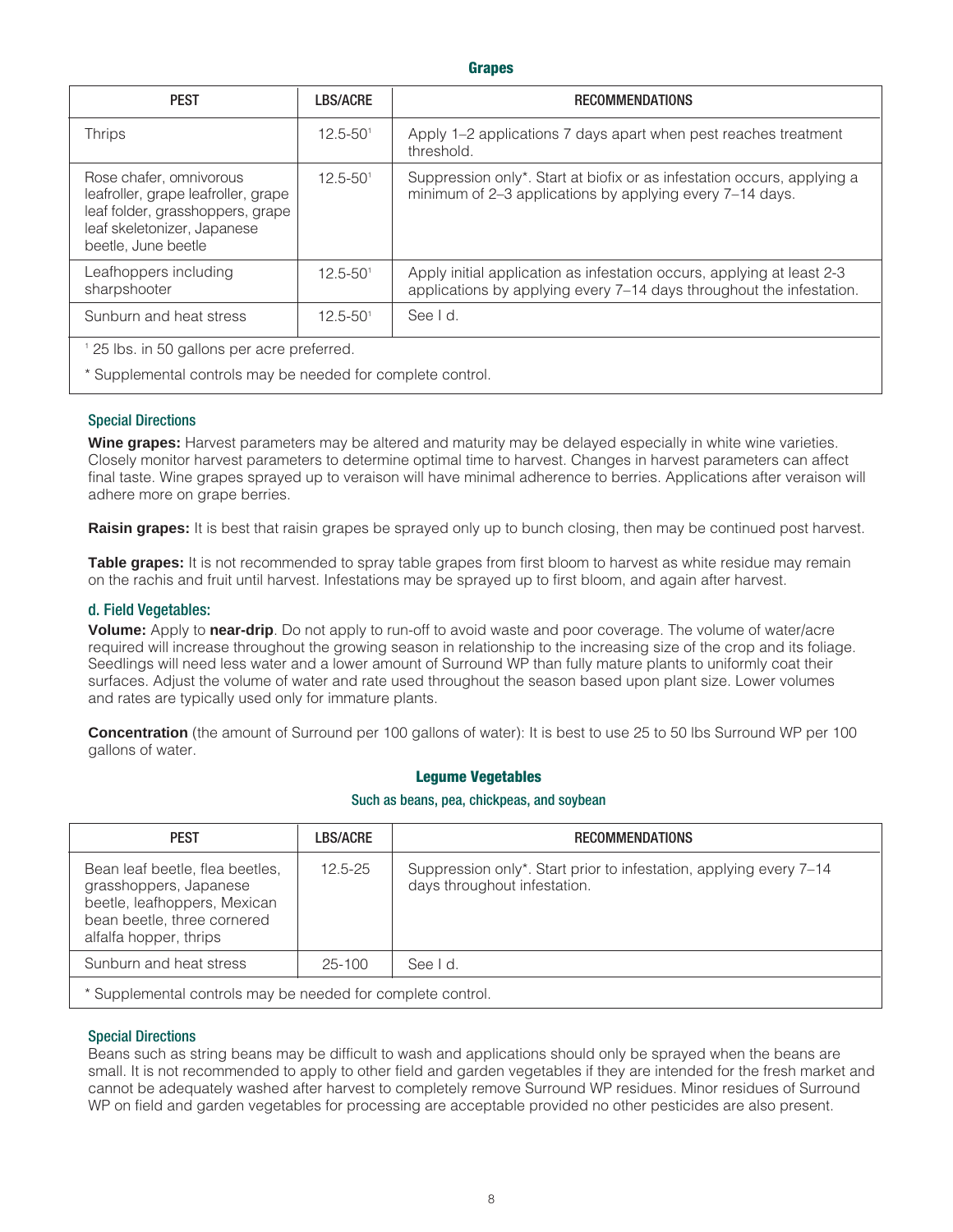#### **Root and Tuber Vegetables**

#### Such as potato, garden beet, sugar beet, horseradish, radish, ginseng, rutabaga, carrot, ginger, sweet potato, yams, and turnip

| <b>PEST</b>                                                 | <b>LBS/ACRE</b> | <b>RECOMMENDATIONS</b>                                                                             |
|-------------------------------------------------------------|-----------------|----------------------------------------------------------------------------------------------------|
| Flea beetles, grasshoppers,<br>leafhoppers                  | $12.5 - 25$     | Suppression only*. Start prior to infestation, applying every 7–14<br>days throughout infestation. |
| Sunburn and heat stress                                     | $25 - 50$       | See I d.                                                                                           |
| * Supplemental controls may be needed for complete control. |                 |                                                                                                    |

# **Fruiting Vegetables**

#### Such as tomato, pepper<sup>1</sup> and including eggplant<sup>1</sup>

| <b>PEST</b>                                                                                     | LBS/ACRE      | <b>RECOMMENDATIONS</b>                                                                             |
|-------------------------------------------------------------------------------------------------|---------------|----------------------------------------------------------------------------------------------------|
| Cucumber beetles, flea beetles,<br>grasshoppers, leafhoppers, thrips                            | $12.5 - 50^2$ | Suppression only*. Start prior to infestation, applying every 7-14<br>days throughout infestation. |
| Sunburn and heat stress                                                                         | $25 - 100$    | See I d                                                                                            |
| For fresh market apply only up to 1/4 of fruit size unless washing capabilities are sufficient. |               |                                                                                                    |

<sup>2</sup> 12.5 lbs/25 gallons preferred up to fruit set.

\* Supplemental controls may be needed for complete control.

#### **Bulb Vegetables**

#### Such as onions, garlic, leek, and shallot

| <b>PEST</b>                                                       | <b>LBS/ACRE</b> | <b>RECOMMENDATIONS</b>                                                                                                                                                                                                               |
|-------------------------------------------------------------------|-----------------|--------------------------------------------------------------------------------------------------------------------------------------------------------------------------------------------------------------------------------------|
| Thrips                                                            | $12.5 - 50$     | Suppression only*. Start prior to infestation and apply every 5–7<br>days throughout infestation. Good coverage down into the plant<br>crown is essential for efficacy. This may be assisted with an<br>Engelhard-approved spreader. |
| Sunburn and heat stress                                           | $25 - 100$      | See I d.                                                                                                                                                                                                                             |
| * Supplemental pest control methods may be needed to aid control. |                 |                                                                                                                                                                                                                                      |

#### **Cucurbit Vegetables**

#### Such as cucumber, summer and winter squash, pumpkin, citron melon, muskmelon, and watermelon

| <b>PEST</b>                                                 | <b>LBS/ACRE</b> | <b>RECOMMENDATIONS</b>                                                                                                   |
|-------------------------------------------------------------|-----------------|--------------------------------------------------------------------------------------------------------------------------|
| Cucumber beetle,<br>grasshoppers                            | $12.5 - 25$     | Suppression only*. Start prior to infestation, applying every 5–7 days,<br>with the first two applications 3 days apart. |
| Powdery mildew                                              | $12.5 - 25$     | Suppression only*. Apply every 7-14 days as required to maintain<br>coverage.                                            |
| Sunburn and heat stress                                     | 25-100          | See I d.                                                                                                                 |
| * Supplemental controls may be needed for complete control. |                 |                                                                                                                          |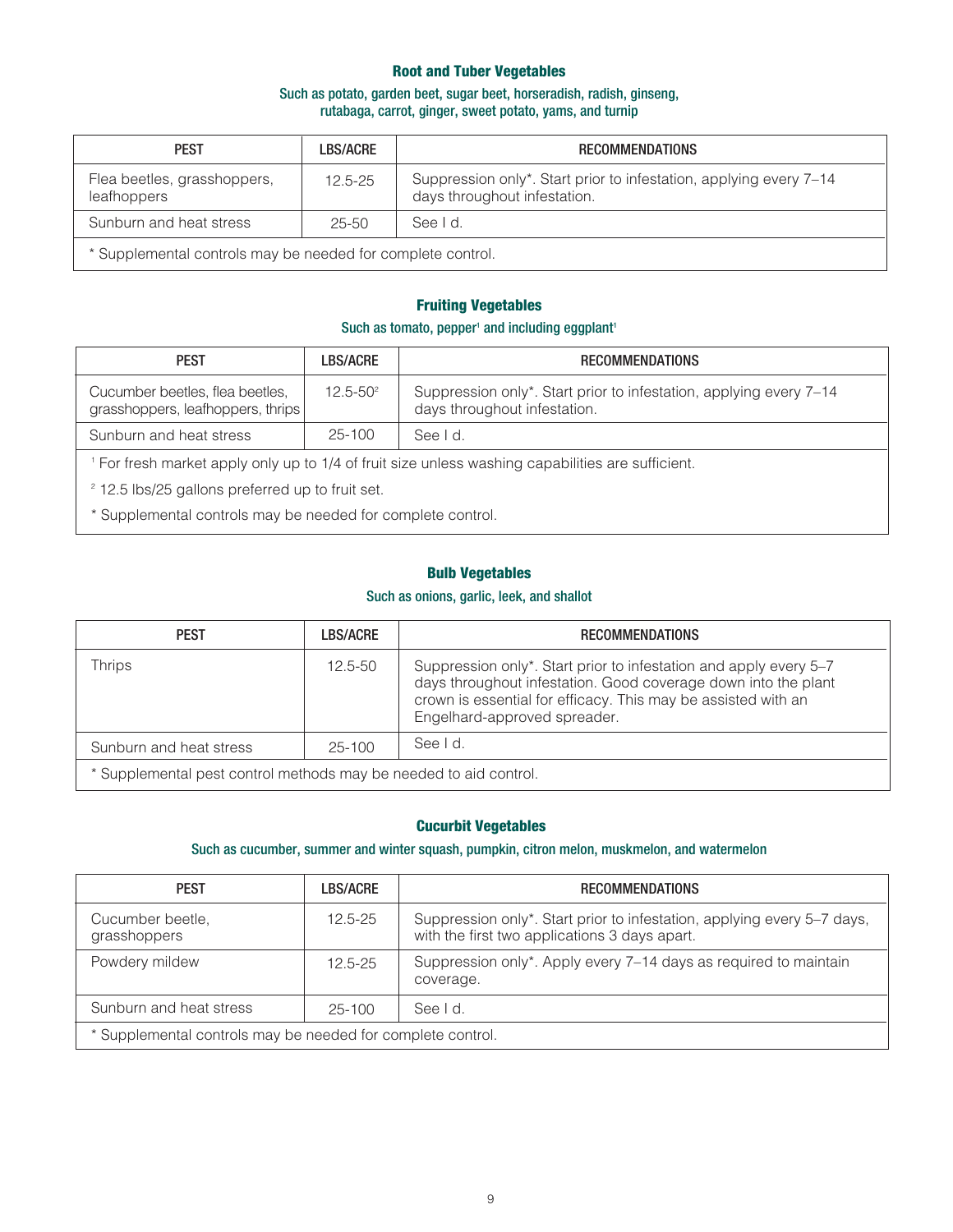#### **Brassica (Cole) Leafy Vegetables**

#### Such as broccolis, Brussels sprouts, Chinese cabbages, cauliflower, collards, cabbages, mustard greens, kale, canola, and kohlrabi

| <b>PEST</b>                                                 | LBS/ACRE    | <b>RECOMMENDATIONS</b>                                                                                                                                                                                                                                          |
|-------------------------------------------------------------|-------------|-----------------------------------------------------------------------------------------------------------------------------------------------------------------------------------------------------------------------------------------------------------------|
| Flea beetles, grasshoppers                                  | $12.5 - 25$ | Suppression only*. Use only in early season to avoid residue at<br>harvest. Apply every 7-10 days making sure to wet the plant surface<br>completely. See Engelhard supplementary literature for<br>recommendations to aid spreading on waxy brassica surfaces. |
| Sunburn and heat stress                                     | $12.5 - 25$ | See I d.                                                                                                                                                                                                                                                        |
| * Supplemental controls may be needed for complete control. |             |                                                                                                                                                                                                                                                                 |

#### **Leafy Vegetables (Non-Brassica)**

#### Such as arugula, celery, lettuces, rhubarb, and spinach

| <b>PEST</b>                                                | LBS/ACRE    | <b>RECOMMENDATIONS</b>                                                                                                                                                                |
|------------------------------------------------------------|-------------|---------------------------------------------------------------------------------------------------------------------------------------------------------------------------------------|
| Flea beetles, grasshoppers                                 | $12.5 - 25$ | Suppression only*. Use only in early season to avoid residue at<br>harvest. Start prior to infestation. Apply every 3-5 days to maintain<br>adequate coverage throughout infestation. |
| Sunburn and heat stress                                    | $12.5 - 25$ | See I d.                                                                                                                                                                              |
| * Supplemental controls may be needed for complete control |             |                                                                                                                                                                                       |

Supplemental controls may be needed for complete control.

#### **Asparagus**

| <b>PEST</b>                                                 | <b>LBS/ACRE</b> | <b>RECOMMENDATIONS</b>                                                                                                          |
|-------------------------------------------------------------|-----------------|---------------------------------------------------------------------------------------------------------------------------------|
| Common and spotted<br>asparagus beetle, grasshoppers        | $12.5 - 25$     | Suppression only*. Start prior to infestation. Apply every 7-10 days<br>being sure to maintain coverage throughout infestation. |
| Sunburn and heat stress                                     | $12.5 - 25$     | See Id.                                                                                                                         |
| * Supplemental controls may be needed for complete control. |                 |                                                                                                                                 |

#### e. Other Agricultural Crops:

**Volume:** Apply to **near-drip**. Do not apply to run-off to avoid waste and poor coverage. The volume of water per acre required will increase throughout the growing season in relation to the increasing size of the crop and its foliage.

**Concentration** (the amount of Surround WP per 100 gallons of water): It is best to use 25 to 50 lbs Surround WP per 100 gallons of water.

#### **Cotton**

| <b>PEST</b>                                                           | <b>LBS/ACRE</b> | <b>RECOMMENDATIONS</b>                                                                                          |
|-----------------------------------------------------------------------|-----------------|-----------------------------------------------------------------------------------------------------------------|
| Boll weevil, cotton fleahopper,<br>flea beetles, grasshoppers, thrips | $12.5 - 25$     | Suppression only*. Start prior to infestation. Spray every 7-14 days<br>with the first two sprays 7 days apart. |
| Heat stress                                                           | 25-100          | See I d.                                                                                                        |
| * Supplemental controls may be needed for complete control.           |                 |                                                                                                                 |

#### **Cereal Grains and Nongrass Animal Feeds**

#### Such as corn, popcorn, oats, barley, wheat, rice, sorghum, and alfalfa

| <b>PEST</b>                                                     | <b>LBS/ACRE</b> | <b>RECOMMENDATIONS</b>                                                                                                                                                                            |
|-----------------------------------------------------------------|-----------------|---------------------------------------------------------------------------------------------------------------------------------------------------------------------------------------------------|
| Armyworm, flea beetles,<br>grasshoppers, leafhoppers,<br>thrips | 12.5-37.5       | Suppression only*. Start prior to infestation. Apply every 5-10 days<br>during infestation, with the first two applications 3 days apart. Tighten<br>spray intervals during fast growing periods. |
| Sunburn and heat stress                                         | $25 - 100$      | See I d.                                                                                                                                                                                          |
| * Supplemental controls may be needed for complete control.     |                 |                                                                                                                                                                                                   |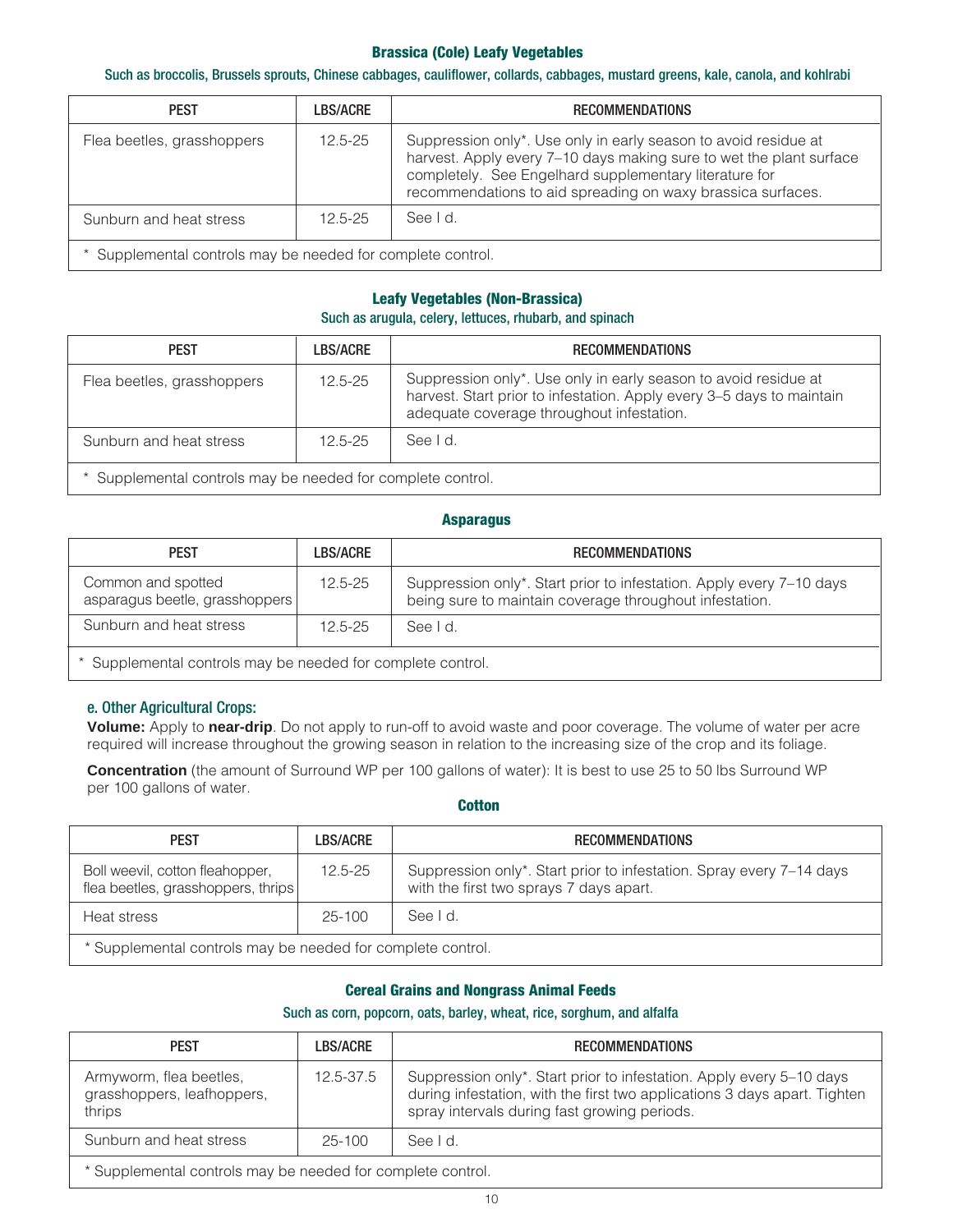#### **Tropical Crops**

#### Such as coffee, avocado, banana, guava, mango, passion fruit, starfruit, papaya, and pineapple

| <b>PEST</b>                                                                                                     | LBS/ACRE  | <b>RECOMMENDATIONS</b>                                                                                                |
|-----------------------------------------------------------------------------------------------------------------|-----------|-----------------------------------------------------------------------------------------------------------------------|
| Avocado looper, coconut bug,<br>fruit flies, grasshoppers,<br>leafhoppers, leafrollers,<br>mango weevil, thrips | $25 - 50$ | Suppression only*. Start prior to infestation. Apply minimum of 2<br>applications 7-14 days apart during application. |
| Sunburn and heat stress                                                                                         | 25-50     | See I d. Aerial application is recommended for banana.                                                                |
| * Supplemental controls may be needed for complete control.                                                     |           |                                                                                                                       |

#### Special Directions

Initial application over waxy surfaces such as mango fruit may bead and not spread adequately. See Engelhard supplemental labeling for further information on use of spreader/stickers.

#### **Miscellaneous Crops**

#### Such as artichoke, fig, hops, globe, kiwifruit, olives, okra, paw paw, peanut, persimmon, pomegranate<sup>1</sup>, and water chestnut

| <b>PEST</b>                                                                         | <b>LBS/ACRE</b> | <b>RECOMMENDATIONS</b>                                                                          |
|-------------------------------------------------------------------------------------|-----------------|-------------------------------------------------------------------------------------------------|
| Flea beetles, fruit flies,<br>grasshoppers, leafhoppers,<br>olive fruit fly, thrips | $12.5 - 50$     | Suppression only*. Start prior to infestation. Spray every 7-14 days<br>throughout infestation. |
| Sunburn and heat stress                                                             | $12.5 - 50$     | See I d.                                                                                        |
| Applications should only be made to pomegranates during post-harvest.               |                 |                                                                                                 |
|                                                                                     |                 |                                                                                                 |

\* Supplemental controls may be needed for complete control.

#### f. Non-Food Crops:

#### **Nursery and Ornamental Plants**

#### Such as landscape plants, flowers, and garden transplants

| <b>PEST</b>                                                                                                                  | LBS/ACRE      | <b>RECOMMENDATIONS</b>                                                                                                                                                                                                                   |
|------------------------------------------------------------------------------------------------------------------------------|---------------|------------------------------------------------------------------------------------------------------------------------------------------------------------------------------------------------------------------------------------------|
| Black vine weevil, diabrotica<br>beetle, grasshoppers,<br>leafhoppers including<br>sharpshooters, Japanese<br>beetle, thrips | 6.25-37.5     | Suppression only*. Start prior to infestation. Spray every 5–7 days<br>throughout infestation.                                                                                                                                           |
| Deer, rabbit                                                                                                                 | $6.25 - 37.5$ | Suppression only*. Start prior to animal feeding and maintain<br>coverage during feeding period. For plants on which Surround WP<br>does not adhere well, re-spray as soon as possible following rainfall<br>or protection will be lost. |
| Sunburn and heat stress                                                                                                      | 6.25-37.5     | See I d. Reduces transplant shock and heat stress when<br>transplanting nursery stock to the field or garden. It is not an<br>acceptable practice to dip transplants into Surround WP mix.                                               |
| Supplemental pest control methods may be needed to aid control.                                                              |               |                                                                                                                                                                                                                                          |

#### Special Directions

Flower and ornamental plants will obtain a white covering from applications of Surround WP. If this is undesirable do not spray. On cut-flower plants, it is best to spray only the leafy foliage of the plant, so that cuttings are not affected.

#### **Christmas Trees**

| <b>PEST</b>             | <b>LBS/ACRE</b> | <b>RECOMMENDATIONS</b>                                                                                                                                                                                                                                        |
|-------------------------|-----------------|---------------------------------------------------------------------------------------------------------------------------------------------------------------------------------------------------------------------------------------------------------------|
| Sunburn and heat stress | 25-75           | See I d. Recommendations are 25-50 lbs in 100 gallons of water.<br>Spray 2 applications 14 days apart prior to heat event. See Engelhard<br>supplemental labeling recommendations for stickers to enhance<br>adherence. Stop sprays 30 days prior to harvest. |